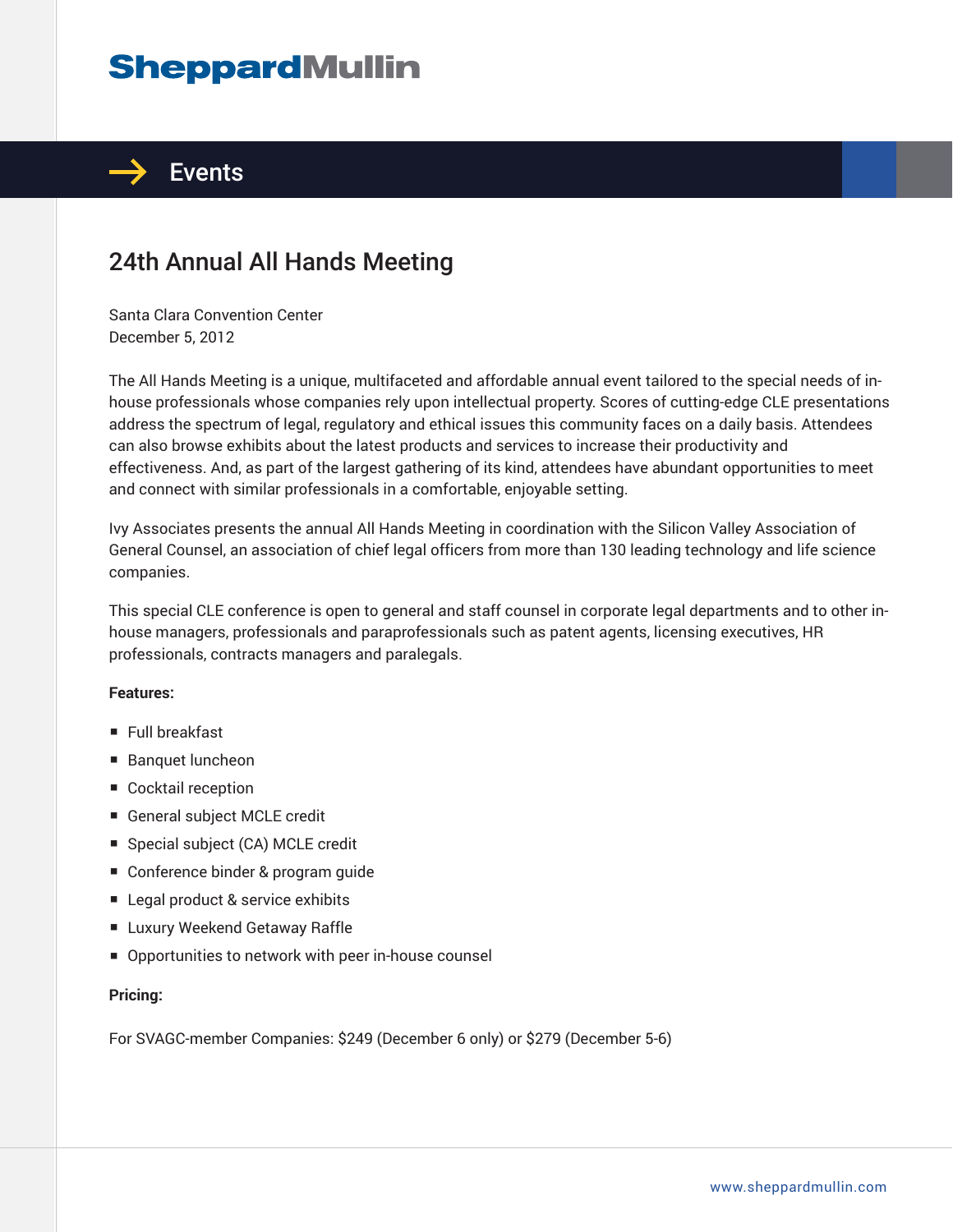Nonmember Companies: \$279 (December 6 only) or \$319 (December 5-6)

## **Choice of presentations from two full-day sessions, each featuring multiple tracks**

#### **December 6 2012**

#### *Corporate and Regulatory*

Presentations focusing on corporate regulatory topics: governance and securities regulation; mergers & acquisitions; anti-counterfeiting; cybersecurity; EU M&A; privacy; and transfer pricing.

#### *Technology Agreements*

Presentations focusing on drafting and negotiations for U.S. and international commercial technology agreements: mock negotiation of an OEM agreement; government contracts; international distribution agreements; indemnification and other risk management issues in technology agreements; open source issues and cloud computing issues when negotiating technology contracts.

#### *Advanced IP*

Presentations on complex IP issues, including: the America Invents Act; jurisdicational issues in patent litigation; joint direct infringement; patent risk management; damages in IP litigation.

#### *Life Sciences*

Topics of particular interest to legal departments in the Life Sciences sector: FDA regulations including off-label extensions and cGMP; life sciences IP protection and licensing; commercialization issues; privacy and FCPA compliance issues for life science companies.

#### *HR/Employment Law Issues*

Presentations addressing the latest developments in: wage & hour regulations; accommodation and disability issues; managing a mobile workforce; hiring issues; NLRA issues; and OSHA issues.

#### **December 5 2012**

#### *Litigation Management*

A variety of live presentations focused on: eDiscovery, arbitrating and mediating technology disputes; preparing for trial; appeals; and the settlement negotiation process.

#### *Special Subjects Live Presentations and Video Program*

The All Hands Meeting offers both live and video presentations in all required California MCLE subjects: Legal Ethics; Elimination of Bias in the Legal Profession; Detection/Prevention of Substance Abuse or Mental Illness. Separate live presentations address ethical issues in a variety of in-house practice situations.

# **PLUS**

#### *Products and Services for Corporate Legal Departments*

Exhibits for a variety of products and services of special interest to in-house legal departments. Visit these exhibitors for a chance to win the Luxury Weekend Getaway Raffle.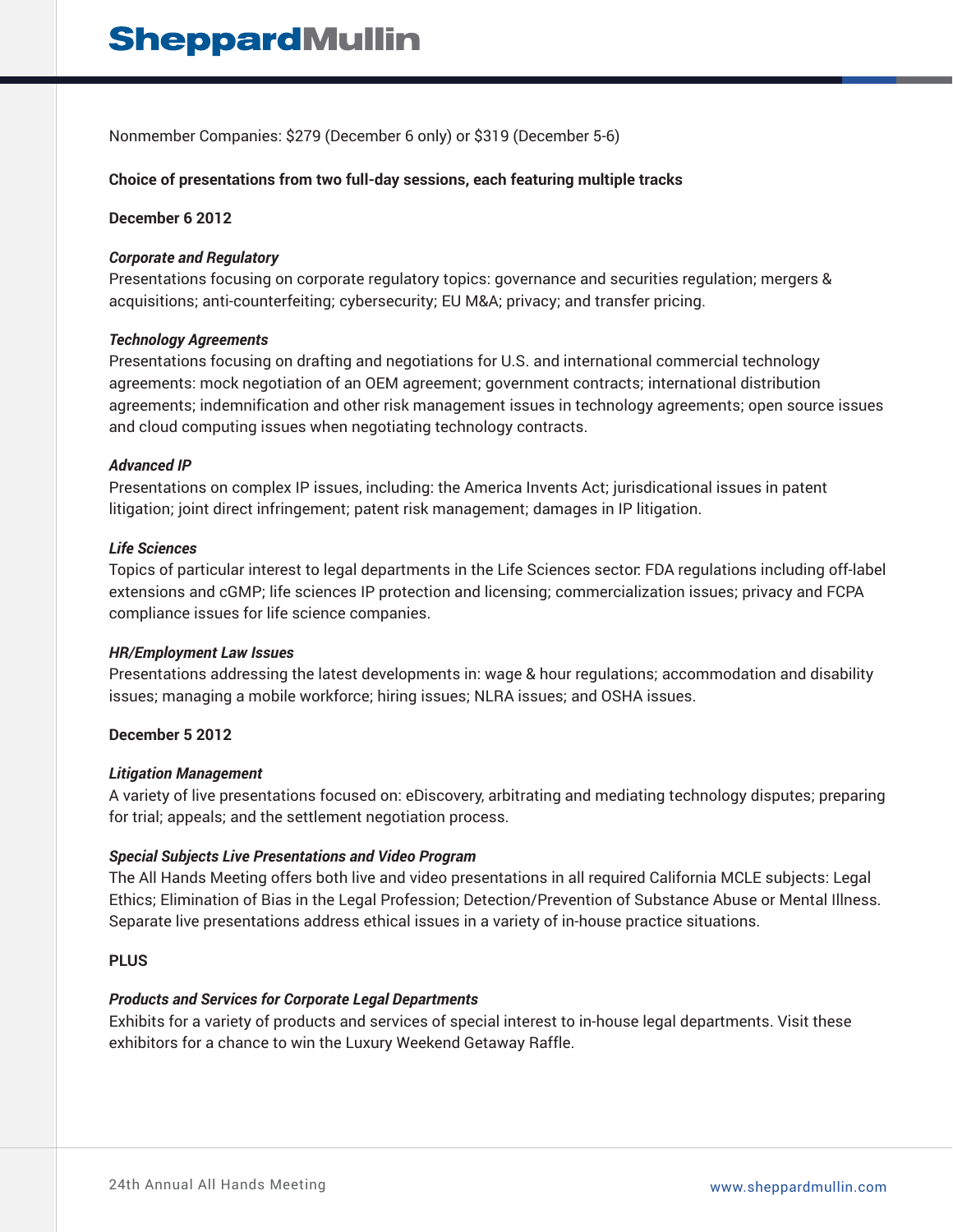## *Breakfast, Luncheon and Cocktail Reception*

Network with former colleagues and new friends during the full breakfast, morning and afternoon breaks, and at the banquet luncheon featuring this year's Keynote Address (Main Session). After the day's final presentations, enjoy live jazz music and drinks at the hosted cocktail reception. *A hearty box lunch and break refreshments will be provided during the Special Subjects/Litigation Management Session.*

## **2012 Faculty**

**Keynote Speaker:** Karen Cottle, Former General Counsel, Adobe Systems Inc.

## **Presenters:**

- Adam Alper, Partner, Kirkland & Ellis LLP
- Aaron Alter, Partner, Wilson Sonsini Goodrich & Rosati PC
- Paul Barker, Partner, Finnegan
- Richard Blake, Partner, Wilson Sonsini Goodrich & Rosati PC
- Valerie Blandeau, Partner, Wragge & Co. LLP
- David Bloch, Partner, Winston & Strawn LLP
- Steven Bochner, Partner, Wilson Sonsini Goodrich & Rosati PC
- Alexandra Brodie, Partner, Wragge & Co. LLP
- Timothy Cahn, Partner, Kilpatrick Townsend & Stockton LLP
- Tom Chen, Partner, Haynes and Boone, LLP
- Michael De Vries, Partner, Kirkland & Ellis LLP
- David Djavaherian, Associate General Counsel, Litigation, Broadcom Corporation
- Tom Duley, Of Counsel, DLA Piper
- Kristen Dumont, Partner, Goodwin Procter LLP
- Gary Edwards, Partner, Haynes and Boone, LLP
- Benjamin Elacqua, Principal, Fish & Richardson, P.C.
- James Elacqua, Partner, Skadden, Arps, Slate, Meagher & Flom LLP
- Vera Elson, Partner, Sidley Austin LLP
- Nicky Espinosa, Assistant General Counsel, Intuitive Surgical, Inc.
- Eric Evans, Partner, Mayer Brown LLP
- Michelle Fang, AGC Litigation, eBay Inc.
- Steven Feldstein, Partner, Goodwin Procter LLP
- Joachim Fleury, Partner, Clifford Chance
- William Gaede, Partner, McDermott Will & Emery
- Alison Morbey Gardyne, Sr. Employment Attorney and Manager of HR Legal Investigations and Strategic Employee, Relations, Intel Corporation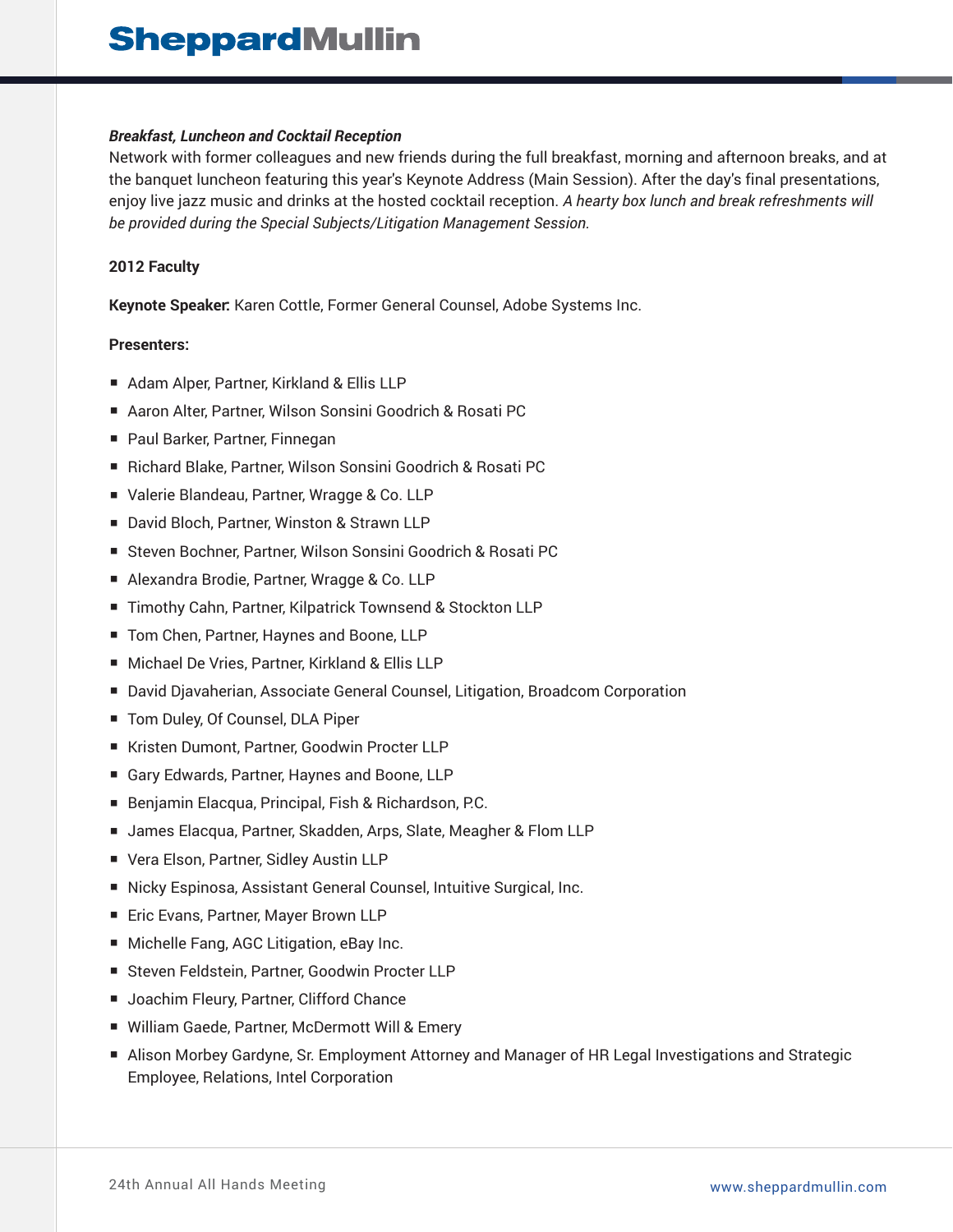# **SheppardMullin**

- Stephen Gillespie, Partner, Fenwick & West LLP
- Sandy Godsey, Senior Director, eBay Inc.
- Richard Goold, Partner, Wragge & Co. LLP
- Andrew Gottlieb, Former Vice President and General Counsel, Novellus Systems, Inc.
- Christopher Green, Principal, Fish & Richardson, P.C.
- Paul Gupta, Partner, Orrick, Herrington & Sutcliffe LLP
- Jake Handy, Partner, Fenwick & West LLP
- Lee Hanson, Vice Chairman, Heidrich & Struggles
- Robert Holtzapple, Partner, Farella Braun + Martel LLP
- Mary Huser, Partner, Bingham McCutchen LLP
- Tony Jeffries, Partner, Wilson Sonsini Goodrich & Rosati PC
- John Kelly, President and CEO, BlackStone Discovery
- E.A. Lisa Kenkel, Partner, Fenwick & West LLP
- Randall Kiser, Founder, DecisionSet
- Karen Kubin, Partner, Morrison & Foerster LLP
- **Louis Lehot, Partner, Sheppard Mullin Richter & Hampton LLP**
- Brian Love, Assistant Professor of Law, Santa Clara Law School
- Katherine Lutton, Principal, Fish & Richardson, P.C.
- Christine Lyon, Partner, Morrison & Foerster LLP
- Susan Lyon, Special Counsel, Cooley LLP
- Brian Martin, EVP, General Counsel and Secretary, KLA-Tencor Corporation
- Stafford Matthews, Partner, SNR Denton
- **Shaalu Mehra, Partner, Sheppard Mullin Richter & Hampton LLP**
- Marlene Muraco, Shareholder, Littler Mendelson P.C.
- Karl Nobert, Of Counsel, Squire Sanders
- Sarah O'Dowd, Group Vice President and Chief Legal Officer, Lam Research Corporation
- Colin O'Malley, Chief Strategy Officer, Evidon
- Susan Pangborn, Partner, Kilpatrick Townsend & Stockton LLP
- Kirk Pasich, Partner, Dickstein Shapiro LLP
- Michael Petty, Partner, King & Spalding LLP
- Edward Poplawski, Partner, Sidley Austin LLP
- Benjamin Powell, Partner, Wilmer Cutler Pickering Hale and Dorr LLP
- Melinda Riechert, Partner, Morgan, Lewis & Bockius LLP
- Lee Rubin, Partner, Mayer Brown LLP
- David Ruschke, Chief Patent Counsel, Medtronic Cardiovascular